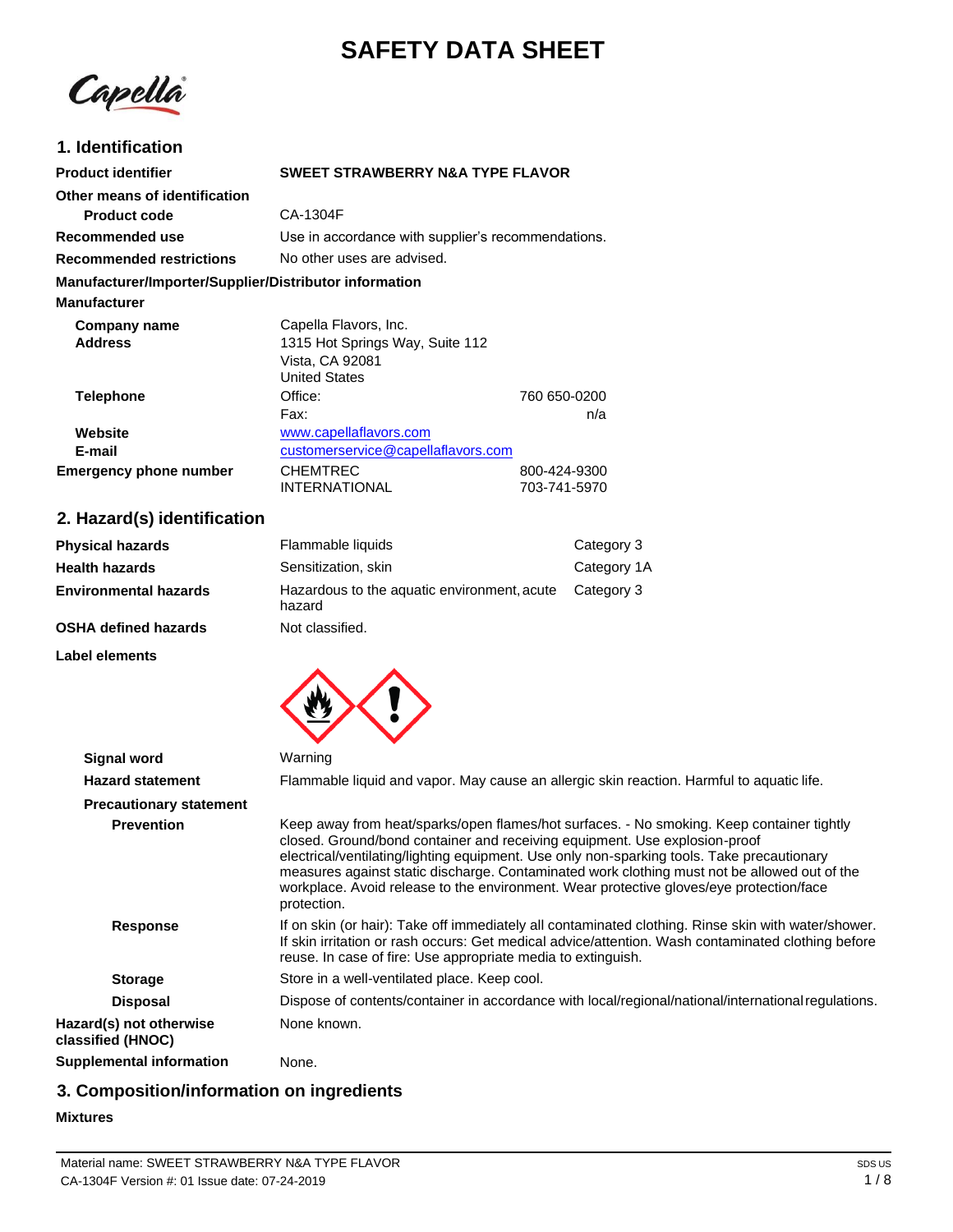| <b>Chemical name</b>                     | Common name and synonyms | <b>CAS number</b> | %         |
|------------------------------------------|--------------------------|-------------------|-----------|
| PROPYLENE GLYCOL<br>NFI                  | <b>NOM</b>               | 57-55-6           | $80 - 90$ |
| ETHYL BUTYRATE<br><b>NOM</b>             | #71                      | 105-54-4          | $3 - 5$   |
| ETHYL ACETATE NAT<br><b>NOP</b>          | #1029                    | 141-78-6          | $1 - < 3$ |
| <b>FURANEOL</b>                          |                          | 3658-77-3         | $1 - < 3$ |
| Other components below reportable levels |                          |                   | $5 - 10$  |

\*Designates that a specific chemical identity and/or percentage of composition has been withheld as a trade secret.

| 4. First-aid measures |
|-----------------------|
|-----------------------|

| <b>Inhalation</b>                                                            | Move to fresh air. Call a physician if symptoms develop or persist.                                                                                                                                                                                                                                                  |
|------------------------------------------------------------------------------|----------------------------------------------------------------------------------------------------------------------------------------------------------------------------------------------------------------------------------------------------------------------------------------------------------------------|
| <b>Skin contact</b>                                                          | Remove contaminated clothing immediately and wash skin with soap and water. In case of<br>eczema or other skin disorders: Seek medical attention and take along these instructions.                                                                                                                                  |
| Eye contact                                                                  | Immediately flush eyes with plenty of water for at least 15 minutes. Remove contact lenses, if<br>present and easy to do. Get medical attention if irritation develops and persists.                                                                                                                                 |
| Ingestion                                                                    | Rinse mouth. Get medical attention if symptoms occur.                                                                                                                                                                                                                                                                |
| <b>Most important</b><br>symptoms/effects, acute and<br>delayed              | Direct contact with eyes may cause temporary irritation. May cause an allergic skin reaction.<br>Dermatitis, Rash.                                                                                                                                                                                                   |
| Indication of immediate<br>medical attention and special<br>treatment needed | Provide general supportive measures and treat symptomatically. Thermal burns: Flush with water<br>immediately. While flushing, remove clothes which do not adhere to affected area. Call an<br>ambulance. Continue flushing during transport to hospital. Keep victim under observation.<br>Symptoms may be delayed. |
| <b>General information</b>                                                   | Take off all contaminated clothing immediately. Ensure that medical personnel are aware of the<br>material(s) involved, and take precautions to protect themselves. Wash contaminated clothing<br>before reuse.                                                                                                      |
| 5. Fire-fighting measures                                                    |                                                                                                                                                                                                                                                                                                                      |
| Suitable extinguishing media                                                 | Water fog. Alcohol resistant foam. Dry chemical powder. Carbon dioxide (CO2).                                                                                                                                                                                                                                        |
| <b>Unsuitable extinguishing</b><br>media                                     | Do not use water jet as an extinguisher, as this will spread the fire.                                                                                                                                                                                                                                               |
| Specific hazards arising from<br>the chemical                                | Vapors may form explosive mixtures with air. Vapors may travel considerable distance to a source<br>of ignition and flash back. During fire, gases hazardous to health may be formed.                                                                                                                                |
| Special protective equipment<br>and precautions for firefighters             | Self-contained breathing apparatus and full protective clothing must be worn in case of fire.                                                                                                                                                                                                                        |
| <b>Fire fighting</b><br>equipment/instructions                               | In case of fire and/or explosion do not breathe fumes. Move containers from fire area if you can do<br>so without risk.                                                                                                                                                                                              |
| <b>Specific methods</b>                                                      | Use standard firefighting procedures and consider the hazards of other involved materials.                                                                                                                                                                                                                           |
| <b>General fire hazards</b>                                                  | Flammable liquid and vapor.                                                                                                                                                                                                                                                                                          |
|                                                                              |                                                                                                                                                                                                                                                                                                                      |

### **6. Accidental release measures**

**Personal precautions, protective equipment and emergency procedures** Keep unnecessary personnel away. Keep people away from and upwind of spill/leak. Eliminate all ignition sources (no smoking, flares, sparks, or flames in immediate area). Wear appropriate protective equipment and clothing during clean-up. Avoid breathing mist/vapors. Do not touch damaged containers or spilled material unless wearing appropriate protective clothing. Ventilate closed spaces before entering them. Local authorities should be advised if significant spillages cannot be contained. For personal protection, see section 8 of the SDS.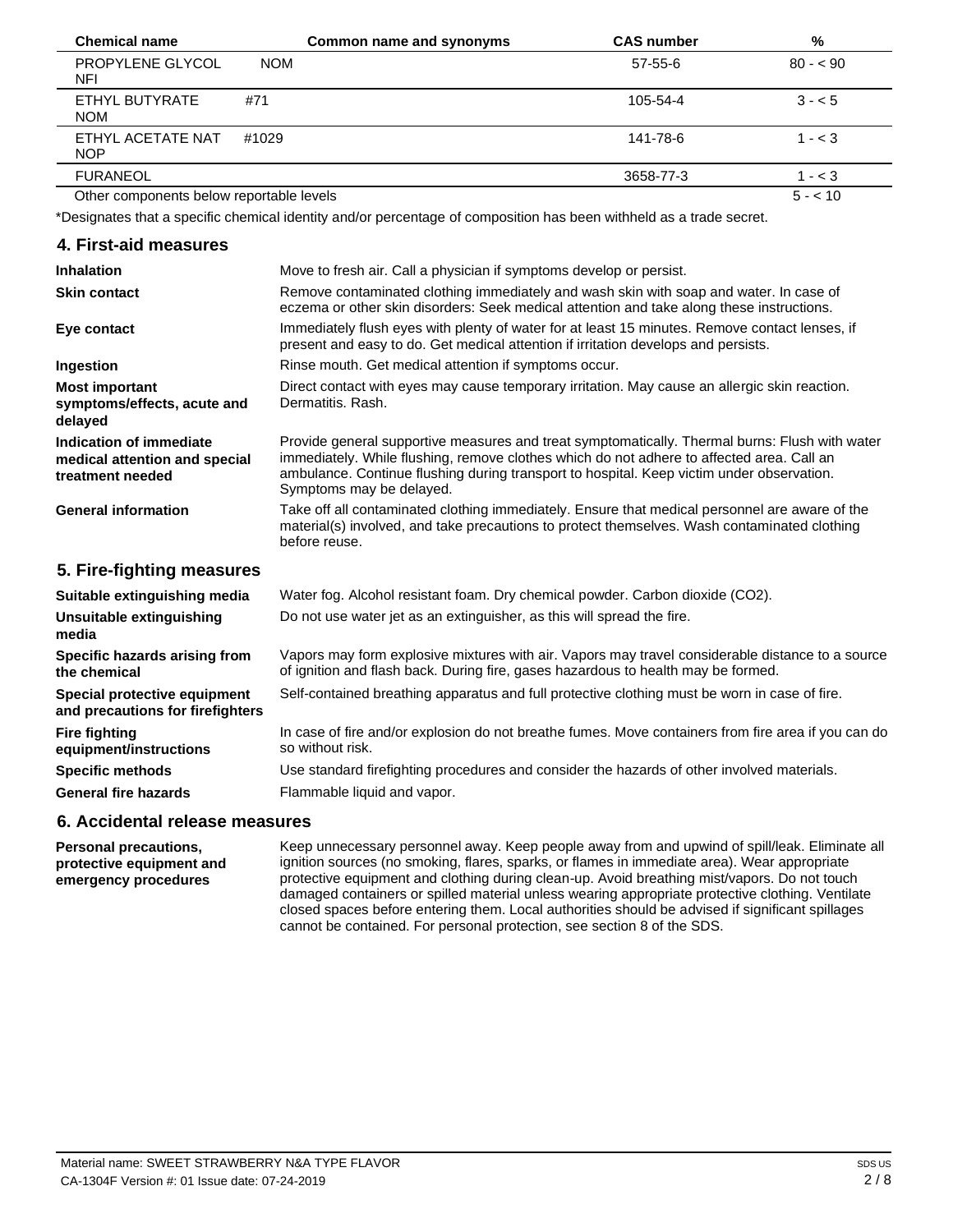| Methods and materials for<br>containment and cleaning up        | Use water spray to reduce vapors or divert vapor cloud drift. Eliminate all ignition sources (no<br>smoking, flares, sparks, or flames in immediate area). Keep combustibles (wood, paper, oil, etc.)<br>away from spilled material. Take precautionary measures against static discharge. Use only<br>non-sparking tools. Prevent product from entering drains.                                                                                                                                                                                                                                                                               |
|-----------------------------------------------------------------|------------------------------------------------------------------------------------------------------------------------------------------------------------------------------------------------------------------------------------------------------------------------------------------------------------------------------------------------------------------------------------------------------------------------------------------------------------------------------------------------------------------------------------------------------------------------------------------------------------------------------------------------|
|                                                                 | Large Spills: Stop the flow of material, if this is without risk. Dike the spilled material, where this is<br>possible. Use a non-combustible material like vermiculite, sand or earth to soak up the product<br>and place into a container for later disposal. Following product recovery, flush area with water.                                                                                                                                                                                                                                                                                                                             |
|                                                                 | Small Spills: Absorb with earth, sand or other non-combustible material and transfer to containers<br>for later disposal. Wipe up with absorbent material (e.g. cloth, fleece). Clean surface thoroughly to<br>remove residual contamination.                                                                                                                                                                                                                                                                                                                                                                                                  |
|                                                                 | Never return spills to original containers for re-use. For waste disposal, see section 13 of the SDS.                                                                                                                                                                                                                                                                                                                                                                                                                                                                                                                                          |
| <b>Environmental precautions</b>                                | Avoid release to the environment. Inform appropriate managerial or supervisory personnel of all<br>environmental releases. Prevent further leakage or spillage if safe to do so. Avoid discharge into<br>drains, water courses or onto the ground.                                                                                                                                                                                                                                                                                                                                                                                             |
| 7. Handling and storage                                         |                                                                                                                                                                                                                                                                                                                                                                                                                                                                                                                                                                                                                                                |
| <b>Precautions for safe handling</b>                            | Do not handle, store or open near an open flame, sources of heat or sources of ignition. Protect<br>material from direct sunlight. When using do not smoke. Explosion-proof general and local exhaust<br>ventilation. Take precautionary measures against static discharges. All equipment used when<br>handling the product must be grounded. Use non-sparking tools and explosion-proof equipment.<br>Avoid breathing mist/vapors. Avoid contact with eyes, skin, and clothing. Avoid prolonged<br>exposure. Wear appropriate personal protective equipment. Avoid release to the environment.<br>Observe good industrial hygiene practices. |
| Conditions for safe storage,<br>including any incompatibilities | Keep away from heat, sparks and open flame. Prevent electrostatic charge build-up by using<br>common bonding and grounding techniques. Store in a cool, dry place out of direct sunlight. Store<br>in tightly closed container. Store in a well-ventilated place. Keep in an area equipped with<br>sprinklers. Store away from incompatible materials (see Section 10 of the SDS).                                                                                                                                                                                                                                                             |

# **8. Exposure controls/personal protection**

#### **Occupational exposure limits**

The following constituents are the only constituents of the product which have a PEL, TLV or other recommended exposure limit. At this time, the other constituents have no known exposure limits.

| <b>Components</b>                                        | Type        | Value      |          |  |
|----------------------------------------------------------|-------------|------------|----------|--|
| ETHYL ACETATE NAT<br>#1029 NOP (CAS<br>141-78-6)         | <b>PEL</b>  | 1400 mg/m3 |          |  |
|                                                          |             | 400 ppm    |          |  |
| US. ACGIH Threshold Limit Values                         |             |            |          |  |
| <b>Components</b>                                        | <b>Type</b> | Value      |          |  |
| ETHYL ACETATE NAT<br>#1029 NOP (CAS<br>141-78-6)         | <b>TWA</b>  | $400$ ppm  |          |  |
| US. NIOSH: Pocket Guide to Chemical Hazards              |             |            |          |  |
| <b>Components</b>                                        | Type        | Value      |          |  |
| ETHYL ACETATE NAT<br>#1029 NOP (CAS<br>141-78-6)         | <b>TWA</b>  | 1400 mg/m3 |          |  |
|                                                          |             | $400$ ppm  |          |  |
| US. Workplace Environmental Exposure Level (WEEL) Guides |             |            |          |  |
| <b>Components</b>                                        | Type        | Value      | Form     |  |
| PROPYLENE GLYCOL<br>NOM NFI (CAS 57-55-6)                | <b>TWA</b>  | 10 mg/m3   | Aerosol. |  |

### **Biological limit values**

No biological exposure limits noted for the ingredient(s).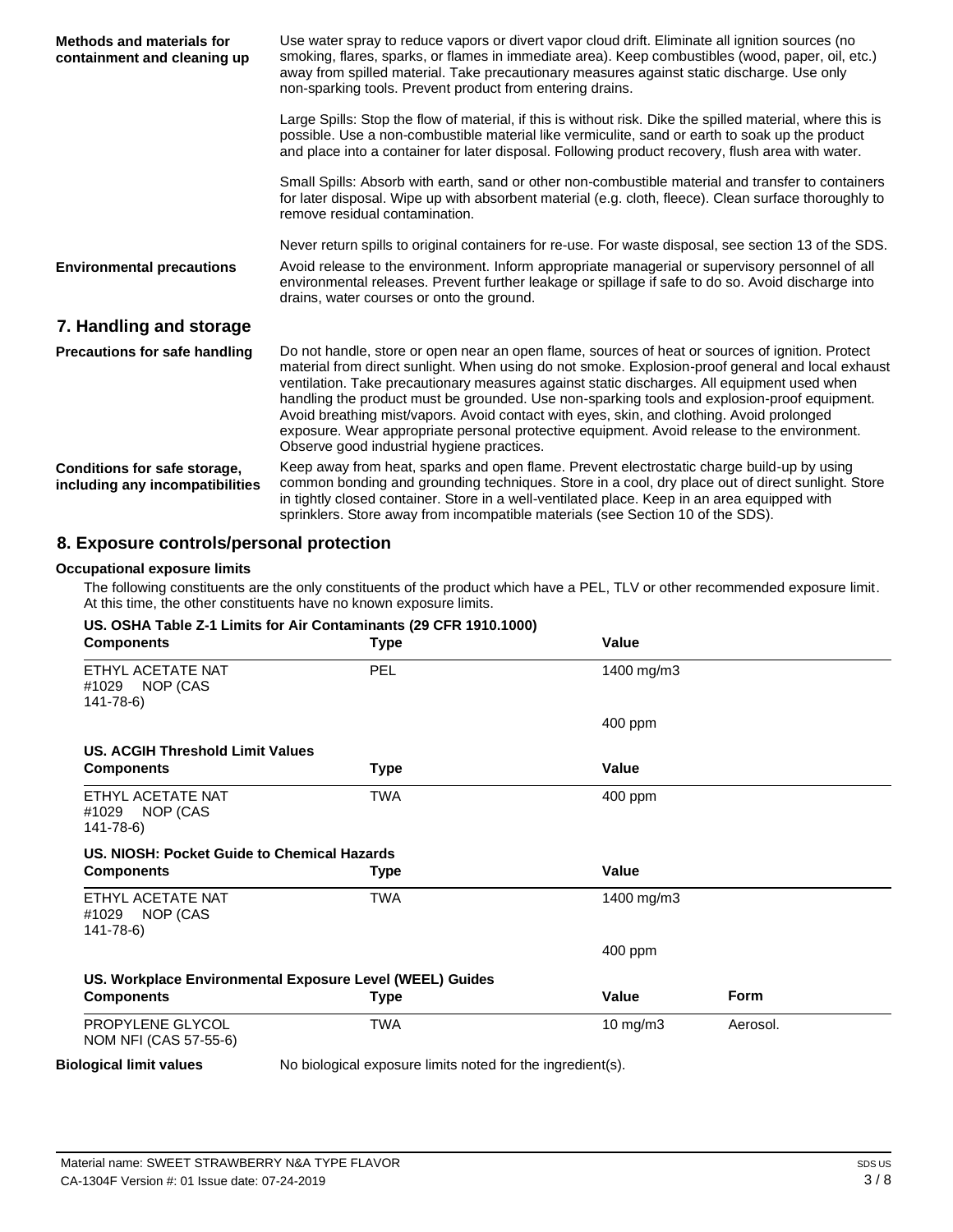| Appropriate engineering<br>controls      | Explosion-proof general and local exhaust ventilation. Good general ventilation should be used.<br>Ventilation rates should be matched to conditions. If applicable, use process enclosures, local<br>exhaust ventilation, or other engineering controls to maintain airborne levels below recommended<br>exposure limits. If exposure limits have not been established, maintain airborne levels to an<br>acceptable level. |
|------------------------------------------|------------------------------------------------------------------------------------------------------------------------------------------------------------------------------------------------------------------------------------------------------------------------------------------------------------------------------------------------------------------------------------------------------------------------------|
|                                          | Individual protection measures, such as personal protective equipment                                                                                                                                                                                                                                                                                                                                                        |
| <b>Eye/face protection</b>               | Face shield is recommended. Wear safety glasses with side shields (or goggles).                                                                                                                                                                                                                                                                                                                                              |
| <b>Skin protection</b>                   |                                                                                                                                                                                                                                                                                                                                                                                                                              |
| <b>Hand protection</b>                   | Wear appropriate chemical resistant gloves.                                                                                                                                                                                                                                                                                                                                                                                  |
| Other                                    | Wear appropriate chemical resistant clothing. Use of an impervious apron is recommended.                                                                                                                                                                                                                                                                                                                                     |
| <b>Respiratory protection</b>            | If engineering controls do not maintain airborne concentrations below recommended exposure<br>limits (where applicable) or to an acceptable level (in countries where exposure limits have not<br>been established), an approved respirator must be worn.                                                                                                                                                                    |
| <b>Thermal hazards</b>                   | Wear appropriate thermal protective clothing, when necessary.                                                                                                                                                                                                                                                                                                                                                                |
| <b>General hygiene</b><br>considerations | When using do not smoke. Always observe good personal hygiene measures, such as washing<br>after handling the material and before eating, drinking, and/or smoking. Routinely wash work<br>clothing and protective equipment to remove contaminants. Contaminated work clothing should not<br>be allowed out of the workplace.                                                                                               |

# **9. Physical and chemical properties**

| Appearance                                        |                                               |
|---------------------------------------------------|-----------------------------------------------|
| <b>Physical state</b>                             | Liquid.                                       |
| Form                                              | Liquid.                                       |
| Color                                             | Not available.                                |
| Odor                                              | Not available.                                |
| <b>Odor threshold</b>                             | Not available.                                |
| рH                                                | Not available.                                |
| Melting point/freezing point                      | -74.2 $\degree$ F (-59 $\degree$ C) estimated |
| Initial boiling point and boiling<br>range        | 370.76 °F (188.2 °C) estimated                |
| <b>Flash point</b>                                | 134.2 °F (56.8 °C) Closed Cup                 |
| <b>Evaporation rate</b>                           | Not available.                                |
| Flammability (solid, gas)                         | Not applicable.                               |
| Upper/lower flammability or explosive limits      |                                               |
| <b>Flammability limit - lower</b><br>(%)          | Not available.                                |
| <b>Flammability limit - upper</b><br>(%)          | Not available.                                |
| Explosive limit - lower (%)                       | Not available.                                |
| Explosive limit - upper (%)                       | Not available.                                |
| Vapor pressure                                    | 0.16 hPa estimated                            |
| <b>Vapor density</b>                              | Not available.                                |
| <b>Relative density</b>                           | Not available.                                |
| Solubility(ies)                                   |                                               |
| Solubility (water)                                | Not available.                                |
| <b>Partition coefficient</b><br>(n-octanol/water) | Not available.                                |
| <b>Auto-ignition temperature</b>                  | 700 °F (371.11 °C) estimated                  |
| <b>Decomposition temperature</b>                  | Not available.                                |
| <b>Viscosity</b>                                  | Not available.                                |
| <b>Other information</b>                          |                                               |
| <b>Explosive properties</b>                       | Not explosive.                                |
| <b>Flammability class</b>                         | Combustible II estimated                      |
| <b>Oxidizing properties</b>                       | Not oxidizing.                                |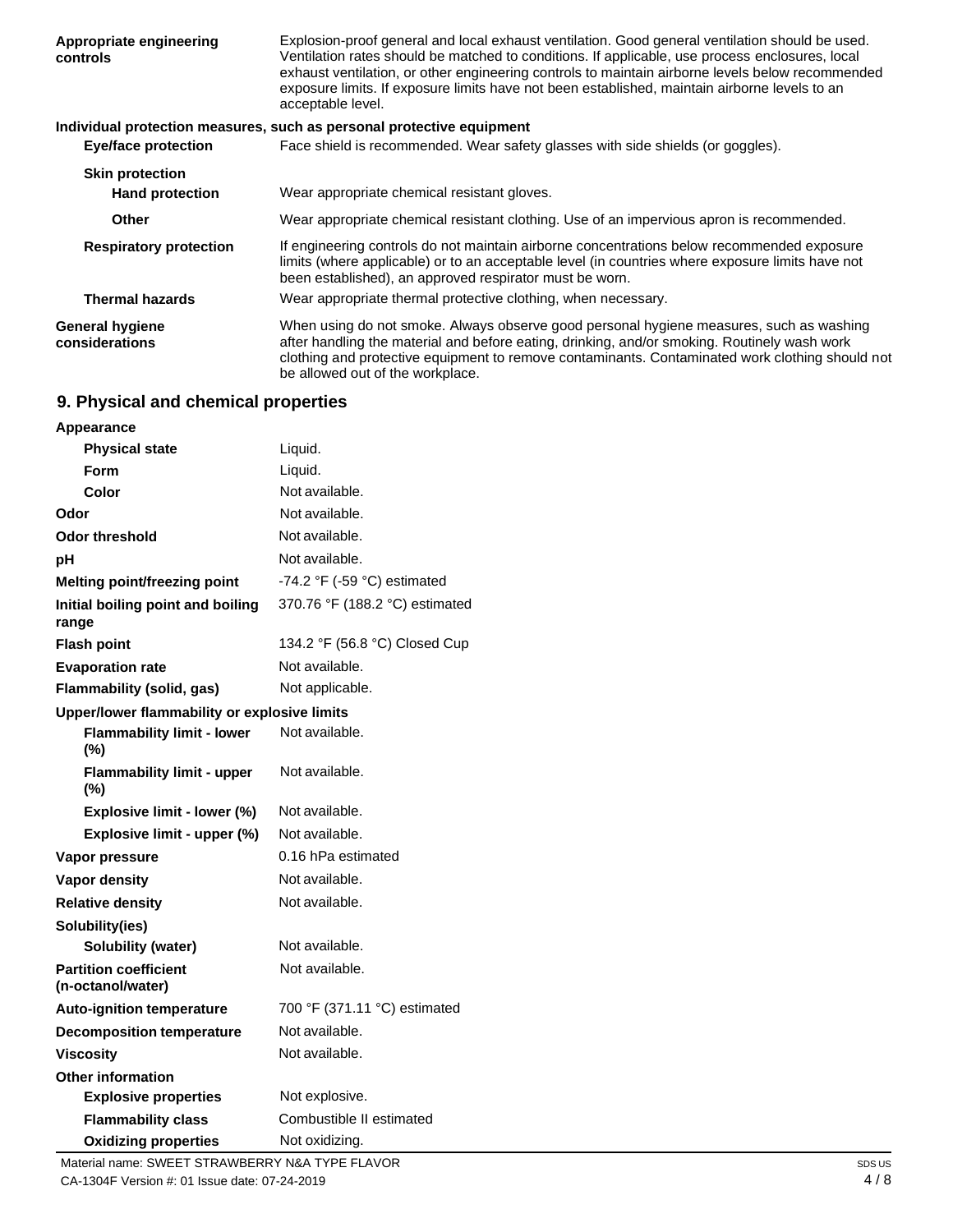| <b>Refractive index</b> | 1.412 - 1.442 |
|-------------------------|---------------|
| <b>Specific gravity</b> | $1.01 - 1.04$ |

# **10. Stability and reactivity**

| <b>Reactivity</b>                            | The product is stable and non-reactive under normal conditions of use, storage and transport.                                                                            |
|----------------------------------------------|--------------------------------------------------------------------------------------------------------------------------------------------------------------------------|
| <b>Chemical stability</b>                    | Material is stable under normal conditions.                                                                                                                              |
| <b>Possibility of hazardous</b><br>reactions | Hazardous polymerization does notoccur.                                                                                                                                  |
| <b>Conditions to avoid</b>                   | Keep away from heat, hot surfaces, sparks, open flames and other ignition sources. Avoid<br>temperatures exceeding the flash point. Contact with incompatible materials. |
| Incompatible materials                       | Strong oxidizing agents.                                                                                                                                                 |
| <b>Hazardous decomposition</b><br>products   | No hazardous decomposition products are known.                                                                                                                           |

# **11. Toxicological information**

## **Information on likely routes of exposure**

| <b>Inhalation</b>                                                                        | Prolonged inhalation may be harmful.                                                                                |  |  |  |
|------------------------------------------------------------------------------------------|---------------------------------------------------------------------------------------------------------------------|--|--|--|
| <b>Skin contact</b>                                                                      | May cause an allergic skin reaction.                                                                                |  |  |  |
| Eye contact                                                                              | Direct contact with eyes may cause temporary irritation.                                                            |  |  |  |
| Ingestion                                                                                | Expected to be a low ingestion hazard.                                                                              |  |  |  |
| Symptoms related to the<br>physical, chemical and<br>toxicological characteristics       | May cause an allergic skin reaction. Dermatitis. Rash.                                                              |  |  |  |
| Information on toxicological effects                                                     |                                                                                                                     |  |  |  |
| <b>Acute toxicity</b>                                                                    | Not available.                                                                                                      |  |  |  |
| <b>Skin corrosion/irritation</b>                                                         | Prolonged skin contact may cause temporary irritation.                                                              |  |  |  |
| Serious eye damage/eye<br>irritation                                                     | Direct contact with eyes may cause temporary irritation.                                                            |  |  |  |
| Respiratory or skin sensitization                                                        |                                                                                                                     |  |  |  |
| <b>Respiratory sensitization</b>                                                         | Not a respiratory sensitizer.                                                                                       |  |  |  |
| <b>Skin sensitization</b>                                                                | May cause an allergic skin reaction.                                                                                |  |  |  |
| <b>Germ cell mutagenicity</b>                                                            | No data available to indicate product or any components present at greater than 0.1% are<br>mutagenic or genotoxic. |  |  |  |
| Carcinogenicity                                                                          | Not classifiable as to carcinogenicity to humans.                                                                   |  |  |  |
|                                                                                          | IARC Monographs. Overall Evaluation of Carcinogenicity                                                              |  |  |  |
| Not listed.<br>Not regulated.                                                            | OSHA Specifically Regulated Substances (29 CFR 1910.1001-1052)                                                      |  |  |  |
| Not listed.                                                                              | US. National Toxicology Program (NTP) Report on Carcinogens                                                         |  |  |  |
| <b>Reproductive toxicity</b>                                                             | This product is not expected to cause reproductive or developmental effects.                                        |  |  |  |
| Specific target organ toxicity -<br>single exposure                                      | Not classified.                                                                                                     |  |  |  |
| Specific target organ toxicity -<br>repeated exposure                                    | Not classified.                                                                                                     |  |  |  |
| <b>Aspiration hazard</b>                                                                 | Not an aspiration hazard.                                                                                           |  |  |  |
| <b>Chronic effects</b>                                                                   | Prolonged inhalation may be harmful.                                                                                |  |  |  |
| 12. Ecological information                                                               |                                                                                                                     |  |  |  |
| Ecotoxicity                                                                              | Harmful to aquatic life.                                                                                            |  |  |  |
| <b>Persistence and degradability</b>                                                     | No data is available on the degradability of any ingredients in the mixture.                                        |  |  |  |
| <b>Bioaccumulative potential</b>                                                         |                                                                                                                     |  |  |  |
| Partition coefficient n-octanol / water (log Kow)<br>ETHYL ACETATE NAT<br>ETHYL BUTYRATE | #1029<br>0.73<br><b>NOP</b><br>#71 NOM<br>1.73                                                                      |  |  |  |
| Material name: SWEET STRAWBERRY N&A TYPE FLAVOR                                          |                                                                                                                     |  |  |  |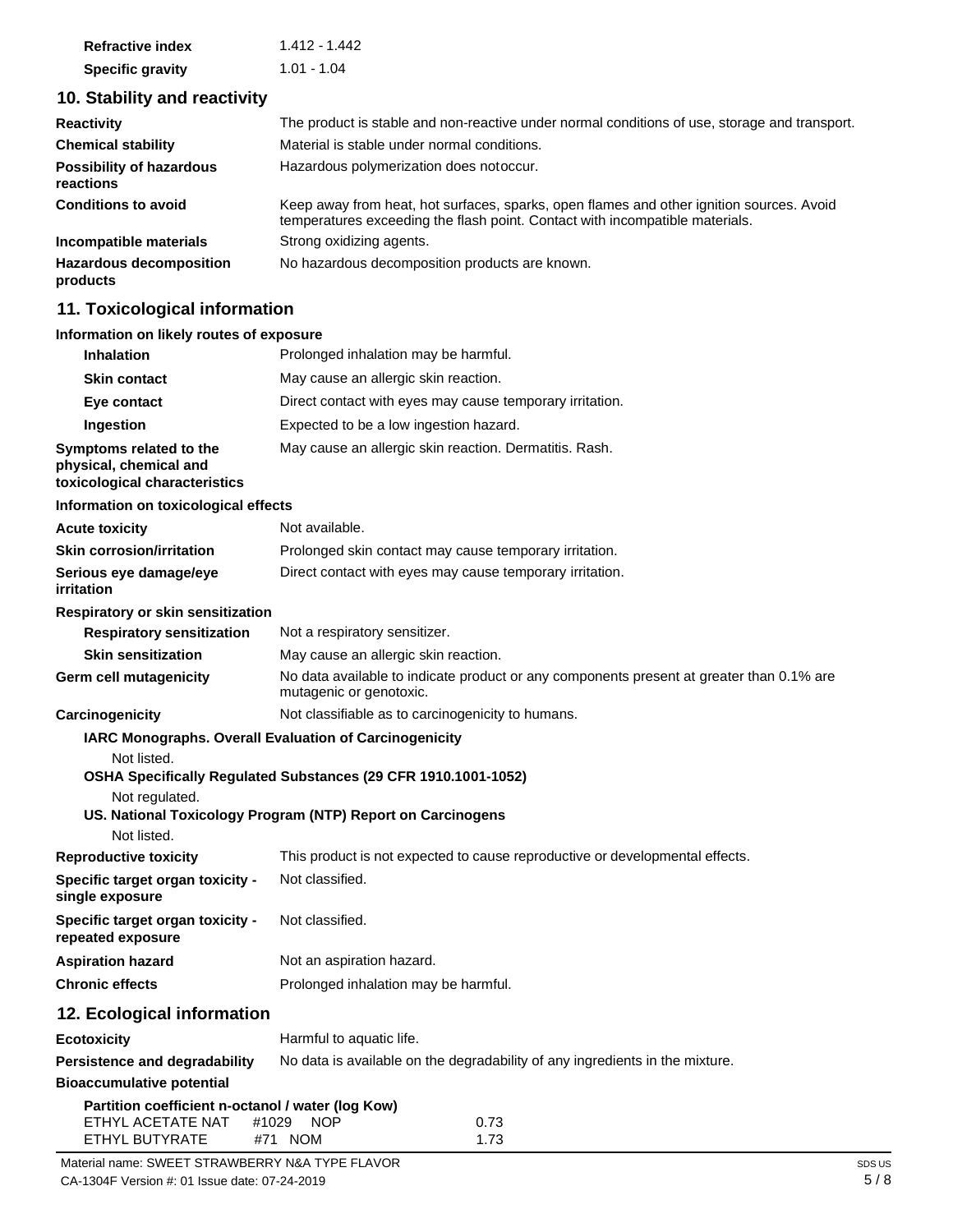| Partition coefficient n-octanol / water (log Kow) |                                                                                                                                                                                                                                                                                                                                                                                                                                                                                                                                                     |  |  |  |
|---------------------------------------------------|-----------------------------------------------------------------------------------------------------------------------------------------------------------------------------------------------------------------------------------------------------------------------------------------------------------------------------------------------------------------------------------------------------------------------------------------------------------------------------------------------------------------------------------------------------|--|--|--|
| PROPYLENE GLYCOL                                  | NOM NFI<br>$-0.92$                                                                                                                                                                                                                                                                                                                                                                                                                                                                                                                                  |  |  |  |
| <b>Mobility in soil</b>                           | No data available.                                                                                                                                                                                                                                                                                                                                                                                                                                                                                                                                  |  |  |  |
| Other adverse effects                             | No other adverse environmental effects (e.g. ozone depletion, photochemical ozone creation<br>potential, endocrine disruption, global warming potential) are expected from this component.                                                                                                                                                                                                                                                                                                                                                          |  |  |  |
| 13. Disposal considerations                       |                                                                                                                                                                                                                                                                                                                                                                                                                                                                                                                                                     |  |  |  |
| <b>Disposal instructions</b>                      | Collect and reclaim or dispose in sealed containers at licensed waste disposal site. Incinerate the<br>material under controlled conditions in an approved incinerator. Do not incinerate sealed<br>containers. Do not allow this material to drain into sewers/water supplies. Do not contaminate<br>ponds, waterways or ditches with chemical or used container. If discarded, this product is<br>considered a RCRA ignitable waste, D001. Dispose of contents/container in accordance with<br>local/regional/national/international regulations. |  |  |  |
| Local disposal regulations                        | Dispose in accordance with all applicable regulations.                                                                                                                                                                                                                                                                                                                                                                                                                                                                                              |  |  |  |
| Hazardous waste code                              | D001: Waste Flammable material with a flash point <140 F<br>D002: Waste Corrosive material [pH <= 2 or = > 12.5, or corrosive to steel]<br>The waste code should be assigned in discussion between the user, the producer and the waste<br>disposal company.                                                                                                                                                                                                                                                                                        |  |  |  |
| Waste from residues / unused<br>products          | Dispose of in accordance with local regulations. Empty containers or liners may retain some<br>product residues. This material and its container must be disposed of in a safe manner (see:<br>Disposal instructions).                                                                                                                                                                                                                                                                                                                              |  |  |  |
| <b>Contaminated packaging</b>                     | Since emptied containers may retain product residue, follow label warnings even after container is<br>emptied. Empty containers should be taken to an approved waste handling site for recycling or<br>disposal.                                                                                                                                                                                                                                                                                                                                    |  |  |  |
| 14. Transport information                         |                                                                                                                                                                                                                                                                                                                                                                                                                                                                                                                                                     |  |  |  |
| <b>DOT</b>                                        |                                                                                                                                                                                                                                                                                                                                                                                                                                                                                                                                                     |  |  |  |

| <b>UN number</b>                  | <b>UN1197</b>                                                                                        |  |  |
|-----------------------------------|------------------------------------------------------------------------------------------------------|--|--|
| UN proper shipping name           | Extracts, flavoring, liquid                                                                          |  |  |
| <b>Transport hazard class(es)</b> |                                                                                                      |  |  |
| Class                             | 3                                                                                                    |  |  |
| <b>Subsidiary risk</b>            |                                                                                                      |  |  |
| Label(s)                          | 3                                                                                                    |  |  |
| Packing group                     | $\mathbf{III}$                                                                                       |  |  |
|                                   | Special precautions for user Read safety instructions, SDS and emergency procedures before handling. |  |  |
| <b>Special provisions</b>         | B1, IB3, T2, TP1                                                                                     |  |  |
| <b>Packaging exceptions</b>       | 150                                                                                                  |  |  |
| Packaging non bulk                | 203                                                                                                  |  |  |
| Packaging bulk                    | 242                                                                                                  |  |  |
| <b>IATA</b>                       |                                                                                                      |  |  |
| <b>UN number</b>                  | <b>UN1197</b>                                                                                        |  |  |
| UN proper shipping name           | Extracts, flavouring, liquid                                                                         |  |  |
| <b>Transport hazard class(es)</b> |                                                                                                      |  |  |
| <b>Class</b>                      | 3                                                                                                    |  |  |
| <b>Subsidiary risk</b>            |                                                                                                      |  |  |
| <b>Packing group</b>              | Ш                                                                                                    |  |  |
| <b>Environmental hazards</b>      | No.                                                                                                  |  |  |
| <b>ERG Code</b>                   | 3L                                                                                                   |  |  |
|                                   | Special precautions for user Read safety instructions, SDS and emergency procedures before handling. |  |  |
| Other information                 |                                                                                                      |  |  |
| Passenger and cargo<br>aircraft   | Allowed with restrictions.                                                                           |  |  |
| <b>Cargo aircraft only</b>        | Allowed with restrictions.                                                                           |  |  |
| <b>IMDG</b>                       |                                                                                                      |  |  |
| <b>UN number</b>                  | <b>UN1197</b>                                                                                        |  |  |
| UN proper shipping name           | EXTRACTS, FLAVOURING, LIQUID                                                                         |  |  |
| <b>Transport hazard class(es)</b> |                                                                                                      |  |  |
| <b>Class</b>                      | 3                                                                                                    |  |  |
| <b>Subsidiary risk</b>            |                                                                                                      |  |  |
| Packing group                     | III                                                                                                  |  |  |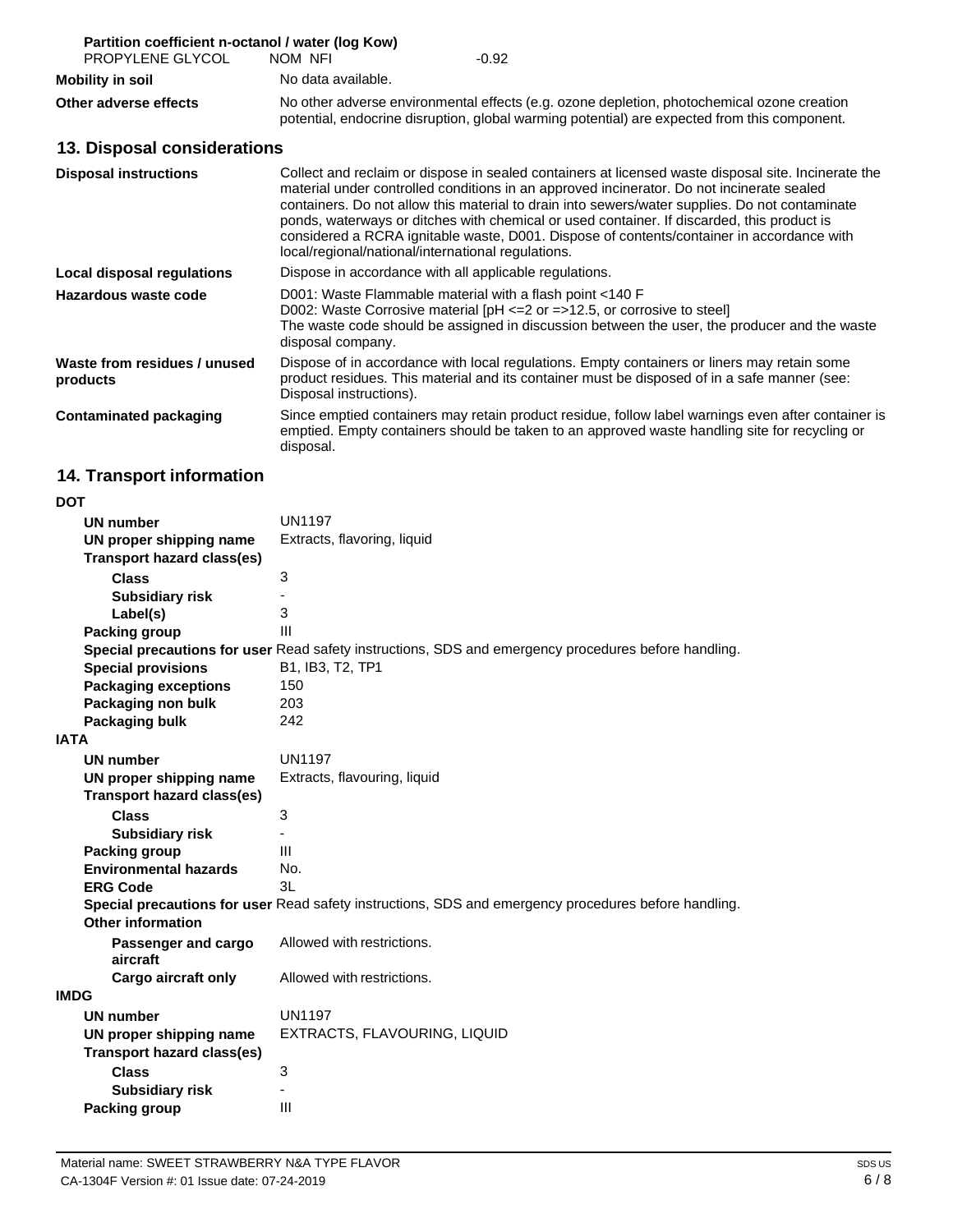**Environmental hazards**  No. **Marine pollutant** F-E, S-D **EmS Special precautions for user** Read safety instructions, SDS and emergency procedures before handling. Not established. **Transport in bulk according to Annex II of MARPOL 73/78 and the IBC Code DOT FLAMMABLE LIQUID IATA; IMDG 15. Regulatory information US federal regulations** This product is a "Hazardous Chemical" as defined by the OSHA Hazard Communication Standard, 29 CFR 1910.1200. **Toxic Substances Control Act (TSCA) TSCA Section 12(b) Export Notification (40 CFR 707, Subpt. D)** Not regulated. **CERCLA Hazardous Substance List (40 CFR 302.4)** ETHYL ACETATE NAT #1029 NOP Listed. (CAS 141-78-6) **SARA 304 Emergency release notification** Not regulated. **OSHA Specifically Regulated Substances (29 CFR 1910.1001-1052)** Not regulated. **Superfund Amendments and Reauthorization Act of 1986 (SARA) SARA 302 Extremely hazardous substance** Not listed. **SARA 311/312 Hazardous**  No (Exempt) **chemical SARA 313 (TRI reporting)** Not regulated. **Other federal regulations Clean Air Act (CAA) Section 112 Hazardous Air Pollutants (HAPs) List** Not regulated. **Clean Air Act (CAA) Section 112(r) Accidental Release Prevention (40 CFR 68.130)** Not regulated. **Safe Drinking Water Act**  Not regulated.**(SDWA)**